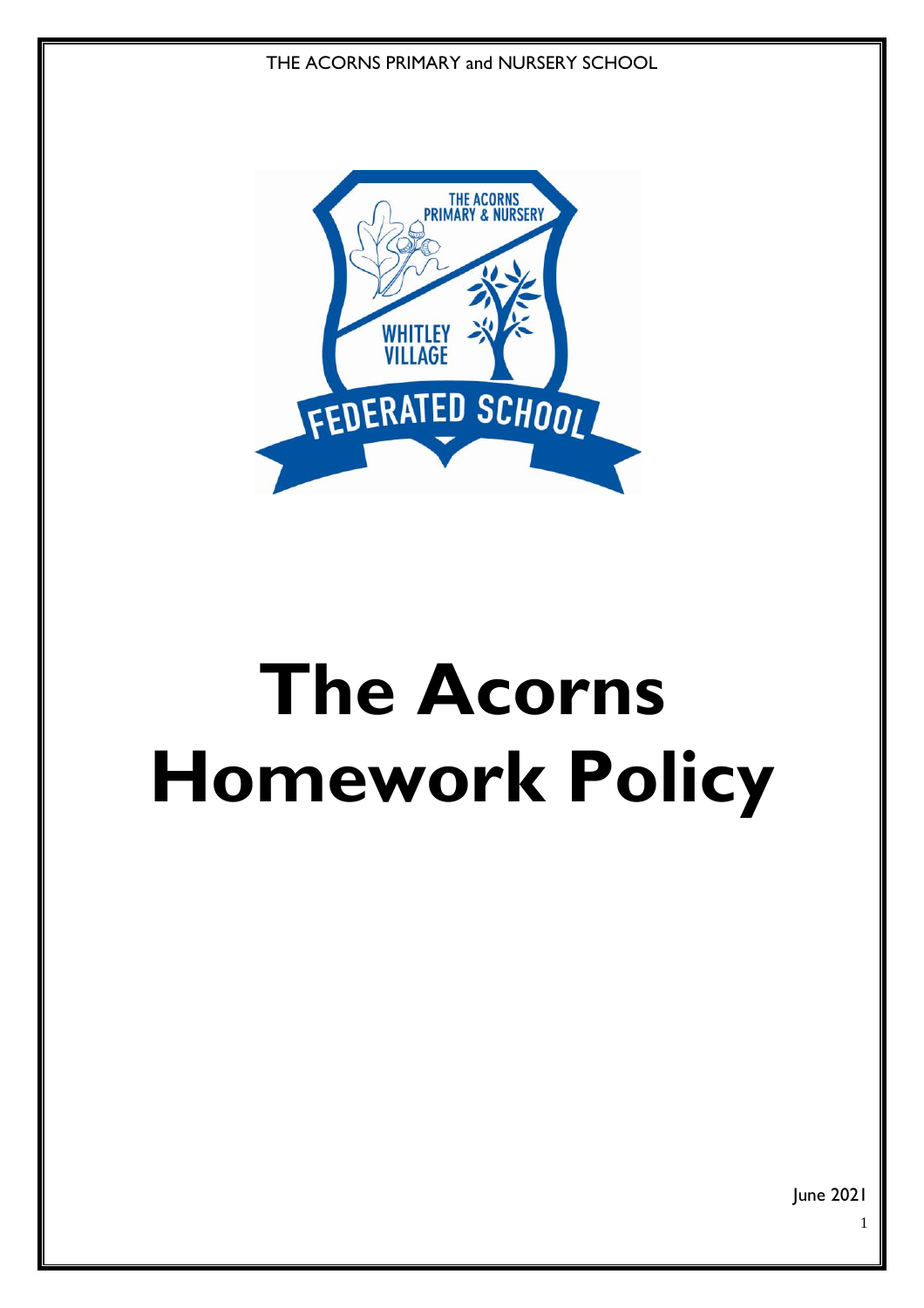

# **We are a Rights Respecting School with No Outsiders**

# **Rationale**

At The Acorns Primary and Nursery School, we recognise that all children need leisure time and hope that our policy reflects a balance of school and home life.

We believe:

- that learning at home is important
- purposeful and organised homework can develop an effective partnership with parents and carers
- that quality homework can support learning in the classroom
- that homework helps to develop successful, independent learning skills

#### **What is meant by homework?**

Homework is any work or activities which pupils are asked to do outside lesson time, either on their own or with parents/carers

#### **Aims**

- Ensure consistency throughout our school
- Enhance and reinforce work and learning at our school
- Help children to develop independent learning strategies
- Increase the quality and range of learning experiences offered to children
- Work with parents/carers to develop a shared understanding of the value of homework and how they can support their children with tasks set
- Provide opportunities for parents/carers, children and school to enjoy working in partnership on learning experiences
- Prepare children for secondary school

#### **Article 29: Education must develop every child's personality, talents and abilities to the full**

#### **Homework Objectives**

All tasks should:

- Give plenty of opportunities for children to succeed.
- Be enjoyable.
- Be differentiated to match the children's needs.
- Have a clear, shared focus accompanied with time guidelines.
- Help to develop a range of skills.
- Be manageable for teachers, pupils and parents/carers.
- Not deprive the children of their vital playtime and enjoyment of other interests.
- Incorporate online learning where appropriate.

#### **Roles**

The Headteacher is responsible for:

- Ensuring the implementation of this policy is consistent and coherent throughout the school.
- Monitoring and evaluating the effectiveness of the policy.
- Ensuring that the policy is reviewed on an annual basis.
- Communicating the policy to parents/carers, staff, pupils and governors.

The class teacher is responsible for:

Ensuring that the demands of homework are manageable and rewarding for pupils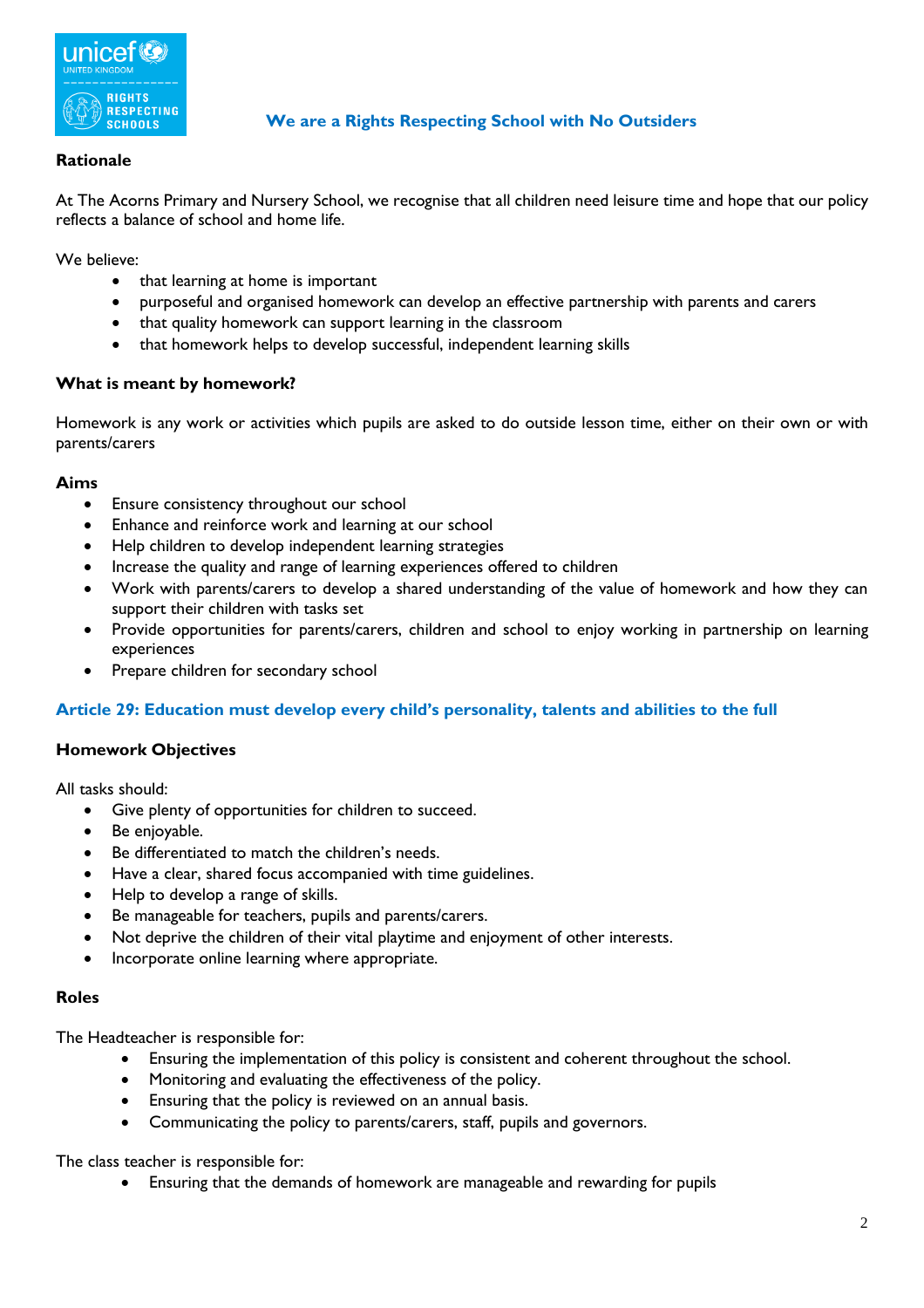- Ensuring homework is relevant and consolidates or deepens pupils' learning and understanding
- Matching the homework to the needs of all pupils
- Ensuring that the demands of homework are manageable for parents/carers on a day-to-day basis
- Providing appropriate feedback to pupils and parents/carers in a timely fashion

Parents/Carers are responsible for:

- Providing a reasonably suitable place in which their children can do homework
- Supporting with homework, encouraging and praising their children
- Making it clear that they value homework and support the school in explaining how it can help their child's learning
- Actively hearing children read, questioning them and commenting in their reading record to reflect this.
- Communicating in homework books when necessary

The child is responsible for:

- Always doing their best and completing work on time
- Asking for help if they need it

#### **Homework Tasks**

Reading:

 Reading is critical. Research demonstrates the wider impact of reading in terms of understanding society, mathematics, and acquisition of vocabulary. Pupils are encouraged to read at home every day. One dojo will be awarded every time there is a note from an adult in the reading diary.

#### Writing:

- Reception will have high frequency and tricky word cards sent home
- Year 1, 2 & 3 will send home weekly phonics or spellings
- Year 4, 5 & 6 will have weekly spellings

#### Maths:

- No maths homework for Reception
- Year 1 and 2 will be set number fact homework (such as addition and subtraction questions, with Y2 completing times table work as the year progresses)
- Year 3, 4, 5 and 6 will be set times tables homework to improve recall of times tables up to 12x12

#### Wider Curriculum:

Each half term, to promote all areas of the curriculum and to ensure that all children can showcase their talents in every area of the curriculum, one foundation subject will be chosen as of focus for a range of homework activities. Children will be set a list of learning opportunities that they can choose from for that term's specific subject. Within this list, there will be a choice of activity to complete on Seesaw. An afternoon every half term will be allocated to celebrate and share the children's wider curriculum homework and allow an opportunity for peer and teacher feedback. This homework will begin after half term. There will be a clear deadline stated on the homework for the activities chosen to be in school ready to showcase.